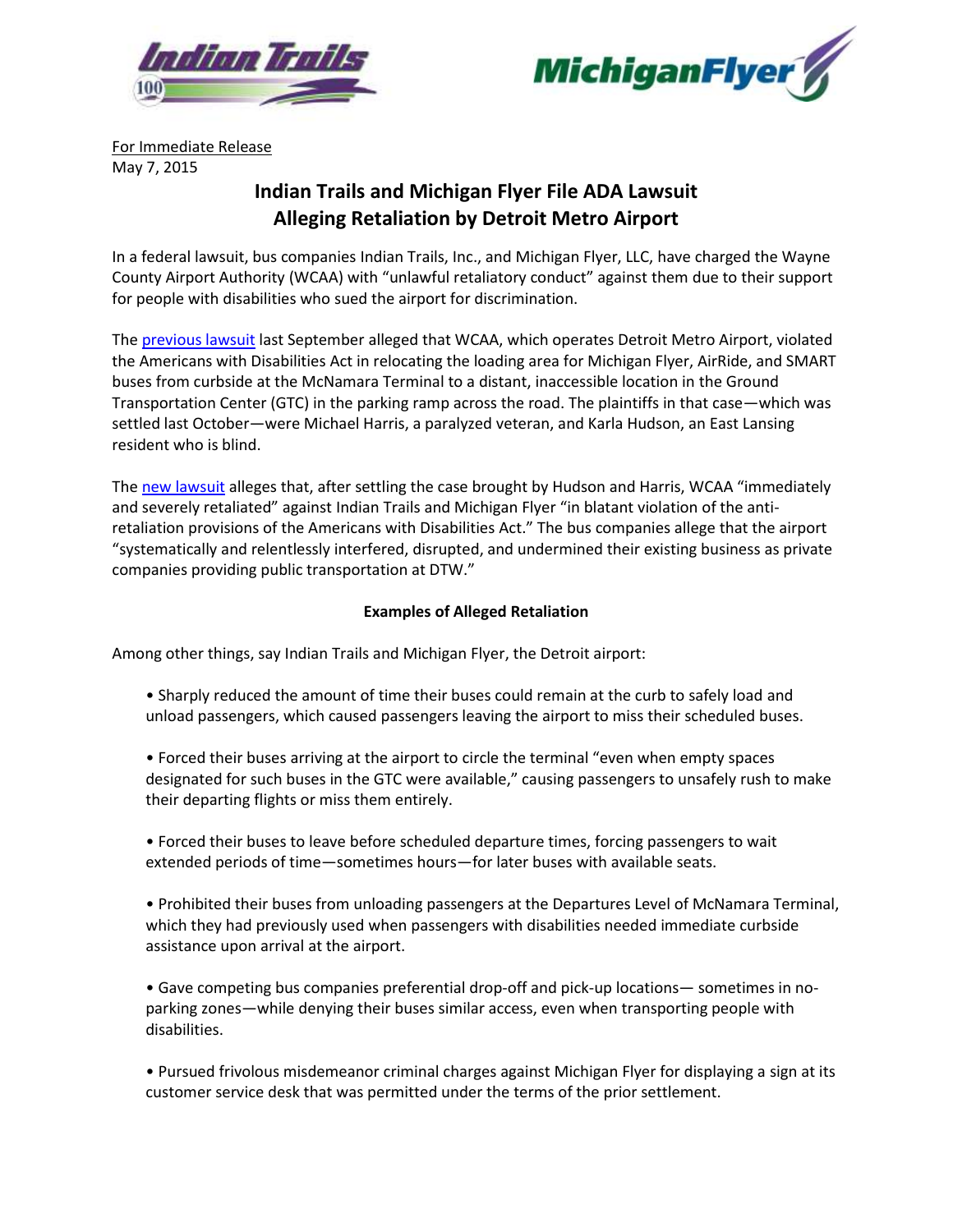• Suggested to the Ann Arbor Area Transportation Authority—their contractual partner in operating the AirRide bus service between Ann Arbor and DTW—that AAATA should contract with a different vendor instead of continuing to do business with them.

## **Standing Up for the Disabled**

Indian Trails and Michigan Flyer say they supported and participated in Harris and Hudson's ADA case because they are legally obligated to provide accessible transportation for passengers with disabilities, and the airport had moved the public transportation bus stop to an inaccessible location.

Detroit Metro Airport had gone ahead with the move despite protests by hundreds of people with and without disabilities, and despite concerns expressed b[y Gov. Rick Snyder,](http://bit.ly/1wGNVyT) the State Transportation [Commission,](http://bit.ly/1v9h0Sq) Attorney Genera[l Bill Schuette,](http://bit.ly/11p15GE) other public officials, and a[n on-site assessment](http://trans4m.org/2014/09/16/3988/) by Transportation for Michigan.

The airport has justified the move by pointing to "safety and congestion" concerns at the former boarding location next to the terminal. But the situation there was due to the airport's failure to prevent passenger cars from parking illegally in the loading zone for buses, such as by simply posting a sign warning of significant fines for doing so.

In the current lawsuit, Indian Trails and Michigan Flyer are asking the court for a declaration that the airport retaliated against them in violation of the ADA, a permanent injunction preventing any further retaliation, monetary damages, attorney fees and costs.

#### **Motion to Enforce Settlement**

Meanwhile, Harris and Hudson have filed a "[Motion to Enforce Settlement Agreement](http://bit.ly/1x7ehrN)" in their case. They maintain that WCAA failed to make agreed-upon changes required by the settlement at the new location for Michigan Flyer, AirRide, and SMART buses in order to make it accessible for people with disabilities. Among other things, they say the airport:

• Did not install effective heaters in the bus shelters at the new bus stop, which is sometimes exposed to frigid outdoor weather in a parking ramp and is located 600 feet from the nearest indoor waiting area. Passengers with disabilities often must wait at the stop for 30 minutes or more for help from Prospect Airport Services, a company that assists people in wheelchairs and others with disabilities at the airport. This is unsafe for passengers like Harris who, due to a spinal cord injury, is unable to sense frostbite on his lower extremities.

• Did not control the climate in the indoor waiting area of the McNamara Terminal's Ground Transportation Center as promised. Instead, the airport began allowing other bus companies to board and discharge passengers in a no-parking/no-loading area right outside the waiting room, which created "excessive pedestrian congestion" at the door, forcing the door to stay open, and allowing "cold outdoor air and noxious fumes to flood into the indoor waiting area."

The motion by Harris and Hudson is pending a decision by U.S. District Court Judge David M. Lawson at the U.S. Courthouse in Detroit.